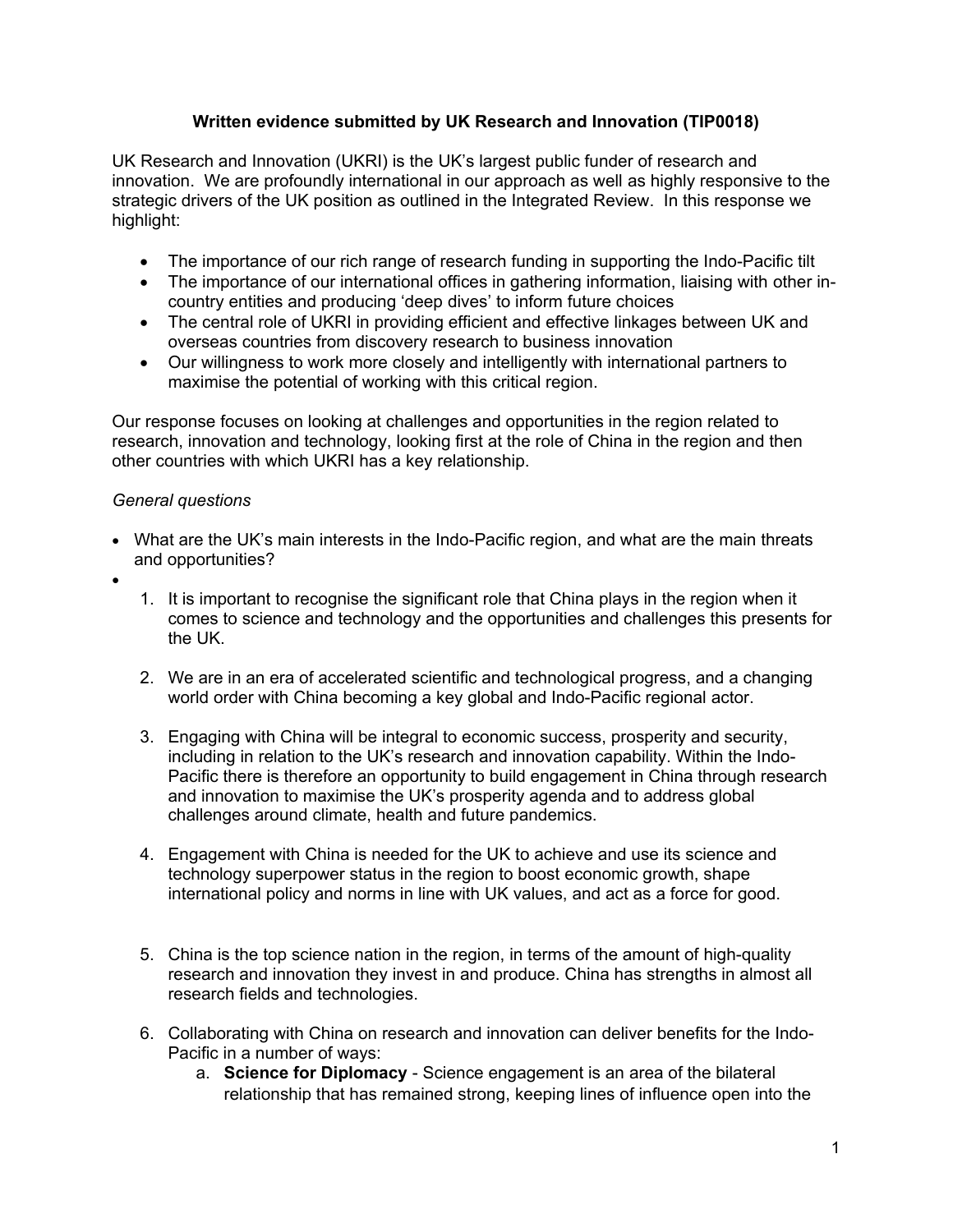Chinese system. Through networks and scientific collaborations, the UK and China can forge relationships in otherwise challenging bilateral spaces in line with Indo Pacific Tilt priorities.

- b. **Multilateralism** Working with China on multilateral research and innovation programmes and via multilateral fora in the Indo-Pacific will benefit the UK and the region. For example, UKRI has funded programmes on agriculture, including research on rice plants in China and Southeast Asia. The work has led to policy changes on arsenic levels in food in the UK and Europe. UKRI also collaborates with Chinese partners through a full range of multilateral initiatives including CERN, Square Kilometre Array (SKA); British Antarctic Survey; the Belmont Forum, the Global Research Council, the Wheat Yield Initiative, the Global Alliance for Chronic Diseases; the International Institute for Applied System Analysis (IIASA); the Joint Programming Initiative for Urban Europe.
- c. **Force for Good** China represents around 18% of both the global population and economy, therefore effective action to tackle shared global challenges requires active engagement with China in the Indo-Pacific. For example, through research and innovation partnerships, the UK and China are tackling the rising threat of antimicrobial resistance, which is not restricted by borders.
- 7. There will also be a need to minimise strategic interest damage. To do this, the right measures must be in place to mitigate risks while recognising that China presents immense opportunities for the UK in the Indo-Pacific; working together has the potential to support not only UK economic development but also make strong contributions to global challenges such as climate change and global health.
- 8. UKRI has been at the forefront of bilateral research and innovation partnerships with China, delivering 363 joint projects via £370m in joint investment involving over 350 lead organisations in both countries. The headlines below demonstrate the potential opportunity and the importance of China within the Indo- Pacific for research and innovation.
	- a. China is home to around 25% of the world's R&D workforce and is the world's second biggest spender on R&D, with a year-on-year expenditure increase of 11%, totalling approx. £245bn. In 2020, China's total science, technology and R&D spending accounted for 2.4% of their GDP.
	- b. In China's 14th Five-Year Plan, covering 2021-25, research and innovation is a key component. The Plan sets goals for domestic innovation, a commitment to more 'open' international cooperation and support for strengthening basic research.
	- c. The quality of UK-China scientific collaborations is strong, with 34,324 coauthored publications between UK and Chinese researchers from 2011 to 2015 it is the 5th strongest collaboration for the UK. UK-China publications perform significantly better than non-collaborative publications with Field-weighted Citation Impact (FWCI).
	- d. The UK is China's 2nd largest partner in joint publications, after the US. China is also the UK's third-biggest single-country partner for collaborative research.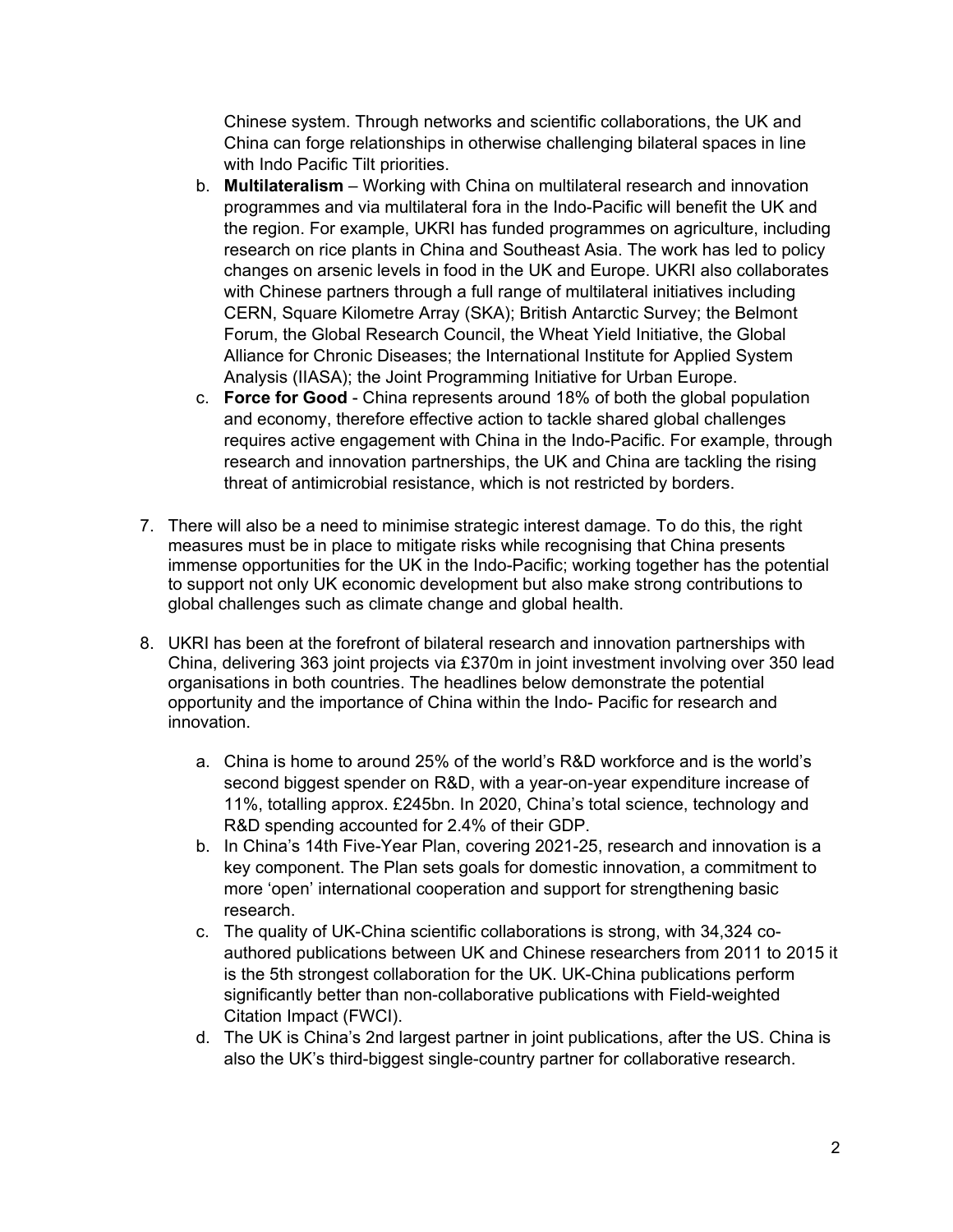e. China presents enormous trade and investment opportunities for the UK with a domestic market of 1.4billion people. Our relationship with China has technology and innovation at its heart and trade links which exceed £70bn.

## *Country specific questions*

- What should the UK's approach be to strengthening relations with Indonesia, Japan and Taiwan?
- In what areas should the UK prioritise deeper collaboration with these countries (e.g. trade, education, science and tech, defence and security, development)?
- How can the UK improve its partnership with Indonesia in areas including land and environmental rights, and promoting open societies and rule of law in the region?
- How should the UK Government work with Japan to support the improvement of cyber security, development of advanced technologies, and values-based digital growth in the Indo-Pacific?

Taking these countries in turn, below is a summary of UKRI's relationship and any partnerships with these key regions as well as the opportunities this presents for research and innovation. The depth and breadth of relationships and knowledge shows that UKRI is exceptionally wellplaced to support an Indo-Pacific tilt in research and development.

### India

- 9. By 2030, India will be the world's most populous country (1.5 billion) and the third largest economy.
- 10. India has been identified as an 'emerging leader' in FCDO's 2021 PEP Strategy Results and by BEIS as a growing 'world leader'. The UK-India 2030 Roadmap, agreed by both Prime Ministers in May 2021, identifies science as a cross-cutting priority – across the prosperity, health, climate and defence pillars.
- 11. India has a centralized R&D system, meaning that government-to-government collaboration is needed to access public R&D funds, expertise and infrastructure.
- 12. R&I partnerships is an important lever for our wider global ambitions. As 'Make in India' is a priority, home grown solutions to major challenges (such as energy, food security and sustainable urban development) are sought. Partnering with India in R&I can lead to better global solutions and influence India's capacity to produce home-grown sustainable development.
- 13. India is the second largest Internet user in the world. Its approach to data policy and open information will influence global discussions. As India develops its data and emerging technology policies, partnering with India will provide useful connections for vital UK technology areas.
- 14. The UK's Own-Collaborate-Access model will be important with India. There is a question for the UK government about how India should be positioned within the wider Indo-Pacific tilt given some of the existing investments and interests expressed by India, including quantum and AI.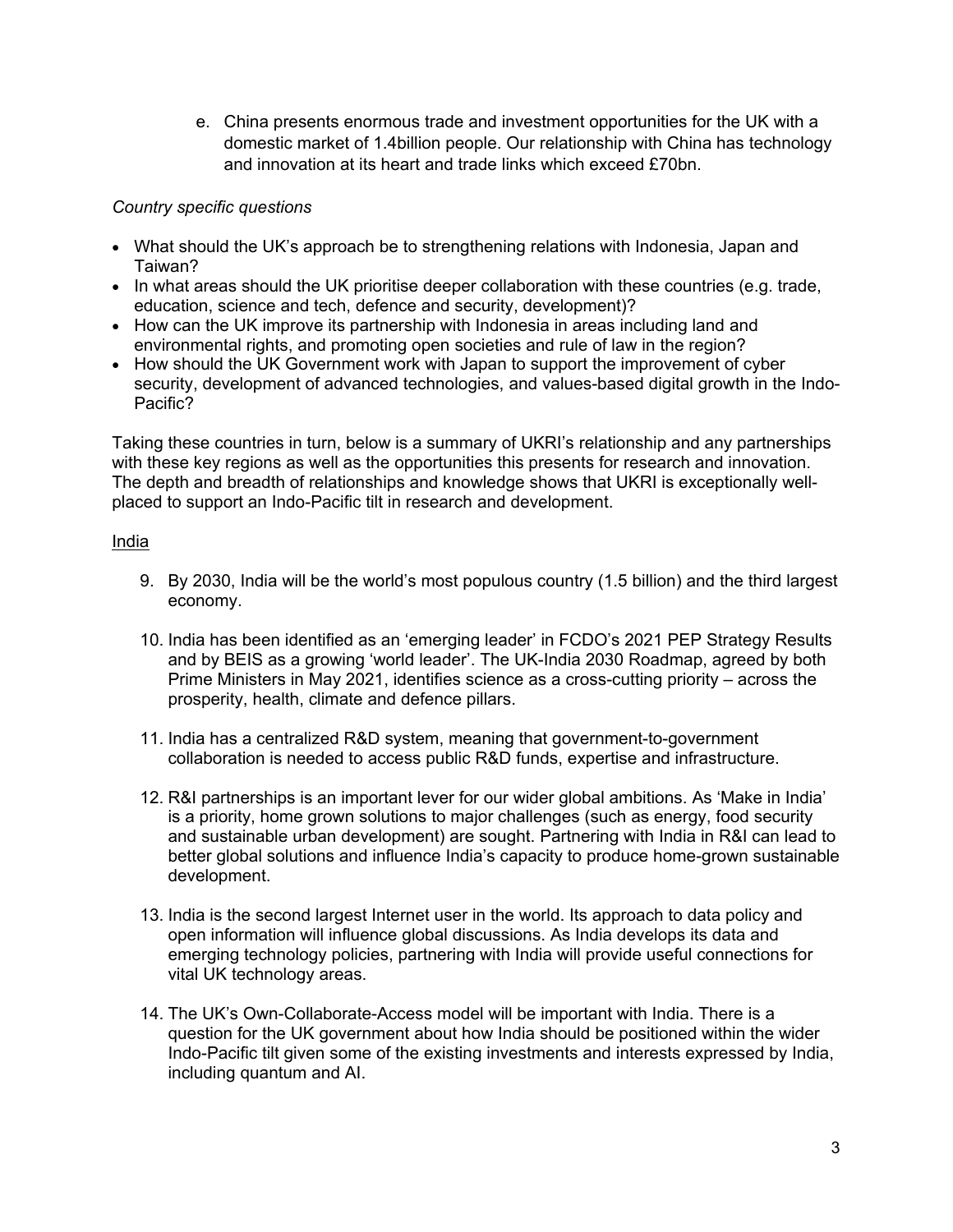- 15. Many countries across the world are pursuing partnerships with India. For example, The National Science Foundation in the US is exploring bilateral partnership approaches for the first time; while Australia has positioned India as part of its core focus on emerging technology. It is worth noting that India has science attaches in the US, Japan, Russia and Germany, but not in the UK.
- 16. Between 2012 and 2020, UKRI funded 560 collaborative projects with UK and Indian researchers, totaling £541.7m.
- 17. There are extensive multilateral initiatives already between UKRI and Indian partners that can be extended or further developed, such as: the Deep Underground Neutrino Facility, CERN, the International Wheat Yield Partnership and the Global Alliance for Chronic Disease.
- 18. Further UKRI programmes in India include: UK-India COVID-19 Partnership Initiative, the India-UK Tackling AMR in the Environment from Antimicrobial Manufacturing Waste, the Cultural Heritage, Migration and the Indian Diaspora Programme, the ESRC-ICSSR Future of Bilateral Trade, the UK-India Laser Technology Programme and the Industrial Waste Challenge.
- 19. There are additional opportunities in space, agri-innovation, health, climate change and environment, sustainable cities, future aviation, critical metals, polar research and net zero/clean energy.
- 20. There are also a number of known challenges: mobility (especially concerns and mitigations around a purported 'brain drain'), bureaucracy (including a lack of coordination between ministries), investment, regulation and defense concerns (responding to international treaties such as the Nuclear Non-proliferation Treaty).

#### Japan

- 21. The Integrated Review identifies Japan as a close partner with whom the UK will work to deepen its bilateral relations. This position is further underlined through the government's tilt toward the Indo-Pacific.
- 22. The UK has in recent years increased and diversified the areas in which it works with Japan. This is largely attributable to the increase of funding through programmes such as the Fund for International collaboration and the breadth of activity and collaboration with several countries within the Indo- Pacific.
- 23. Japan's investment in R&D has exceeded 3% of GDP for the past 16 years, standing at 3.51% in 2020; with a continued increase in the governmental science budget each year.
- 24. UK researchers are the 4th largest group of visiting researchers to Japan (after China, USA and South Korea), accounting for 4.8% of the total. The UK is the 3rd most popular destination for Japanese researchers on mid/long-term overseas placements (8.7% of the total).
- 25. Collaboration with Japan is growing with UKRI-wide level engagement. The most recent UKRI-Japan Society for the Promotion of Science call inviting proposals within the social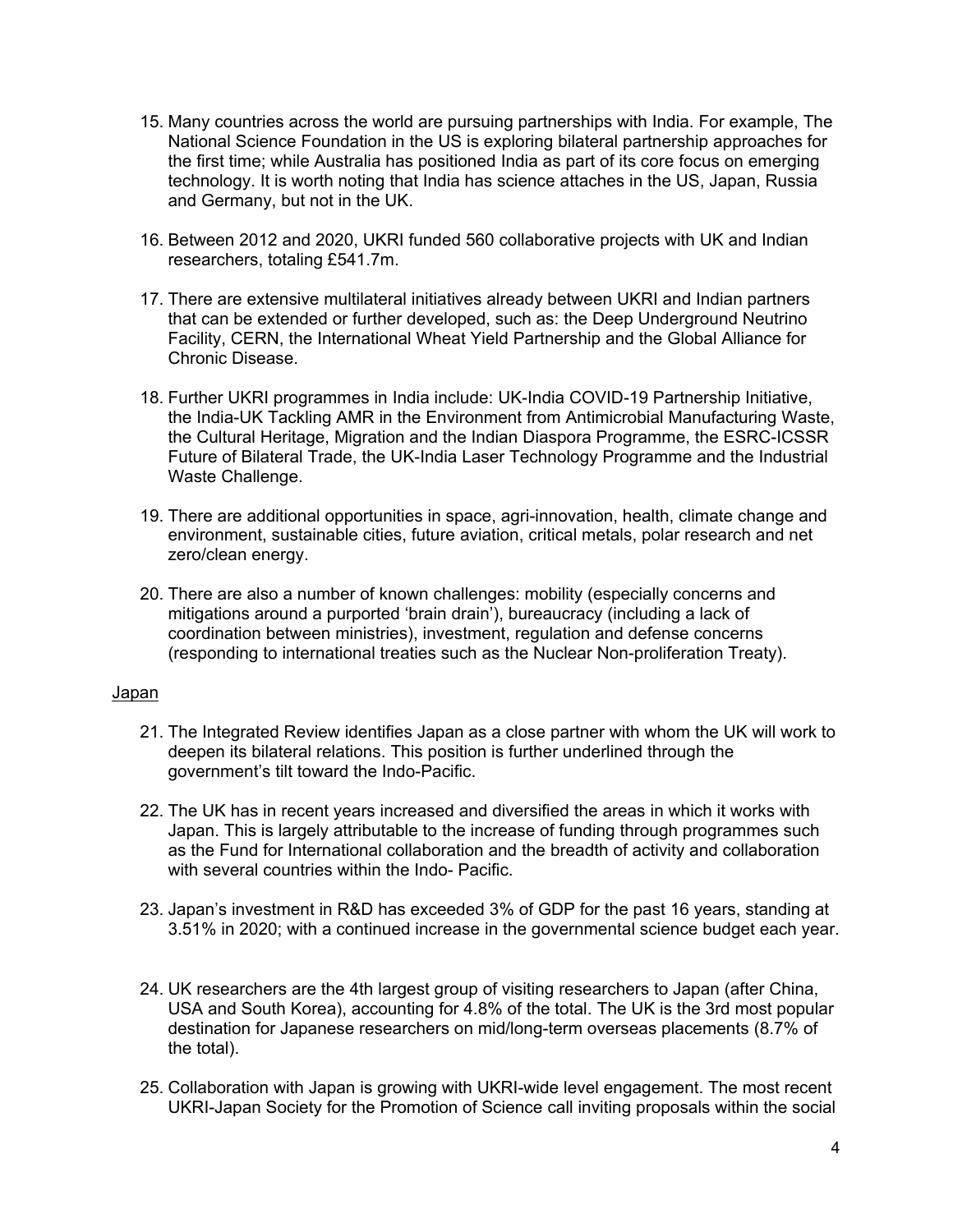sciences and humanities that address Covid-19 challenges saw nearly 170 applications for a maximum of 10 awards. The previous joint call in Life Sciences saw a comparable level of demand. This highlights the strong demand from the UK community for further expansion of opportunities to support partnerships with Japan. Collaboration with Japan now covers all areas of UKRI at a high level of intensity and excellence.

- 26. Japan offers potential for large scale investment in UK science and technology. There are significant opportunities for collaboration with Japan across strategically important technologies, including technology families outlined in the Innovation Strategy.
- 27. The UK and Japan are broadly aligned in their approach to digital and data policy with similar data protection regimes, attitudes towards digital infrastructure, cyber security, digital standards, and ambitions to ensure the free flow of data globally and spur on tech adoption and diffusion.
- 28. Between April 2012 and March 2020, UKRI and its councils funded 298 collaborative projects involving UK and Japanese researchers, totaling £240.7m. Funding levels suggest a rich community of partners are already in place who could maximise opportunities.
- 29. The UK already collaborates with Japanese partners across a number of multilateral initiatives, including CERN, the International Institutes for Applied Systems Analysis, SKA and the Belmont Forum.
- 30. UKRI has partnered with Japanese funders to produce specific calls on advanced materials, regenerative medicine and infectious diseases, life sciences and AI and society.
- 31. Priority areas that have been identified for deeper engagement include: synthetic biology, AI and robotics, arctic, healthy ageing, advanced materials, clean energy, digital technologies and science in and for society.
- 32. **Cyber Security**: As laid out in the Integrated Review, to cement the UK's position as a responsible and democratic tech superpower, with the capability to protect and promote our interests in, and through, cyberspace, additional investment in cyber security research is required. The Engineering and Physical Sciences Council (EPSRC) is currently scoping new cyber security research activities as part of the development of its next Delivery Plan. Ensuring the UK remains at the forefront of cyber security will need a global infrastructure approach to international communications as a system is only as strong as its weakest link. EPSRC will be exploring international collaborations on cyber security where these enable us to collaborate with other leading research nations to jointly tackle shared priorities. This will include exploring opportunities for joint activities with Japan given the common interests and approaches. For example, as discussed at the 11th UK-Japan Joint Committee on Science and Technology Cooperation in October 2021, the UK and Japan are taking similar approaches to Trusted Research, and there are strong existing links between our research communities in areas such as AI and Quantum Technologies.